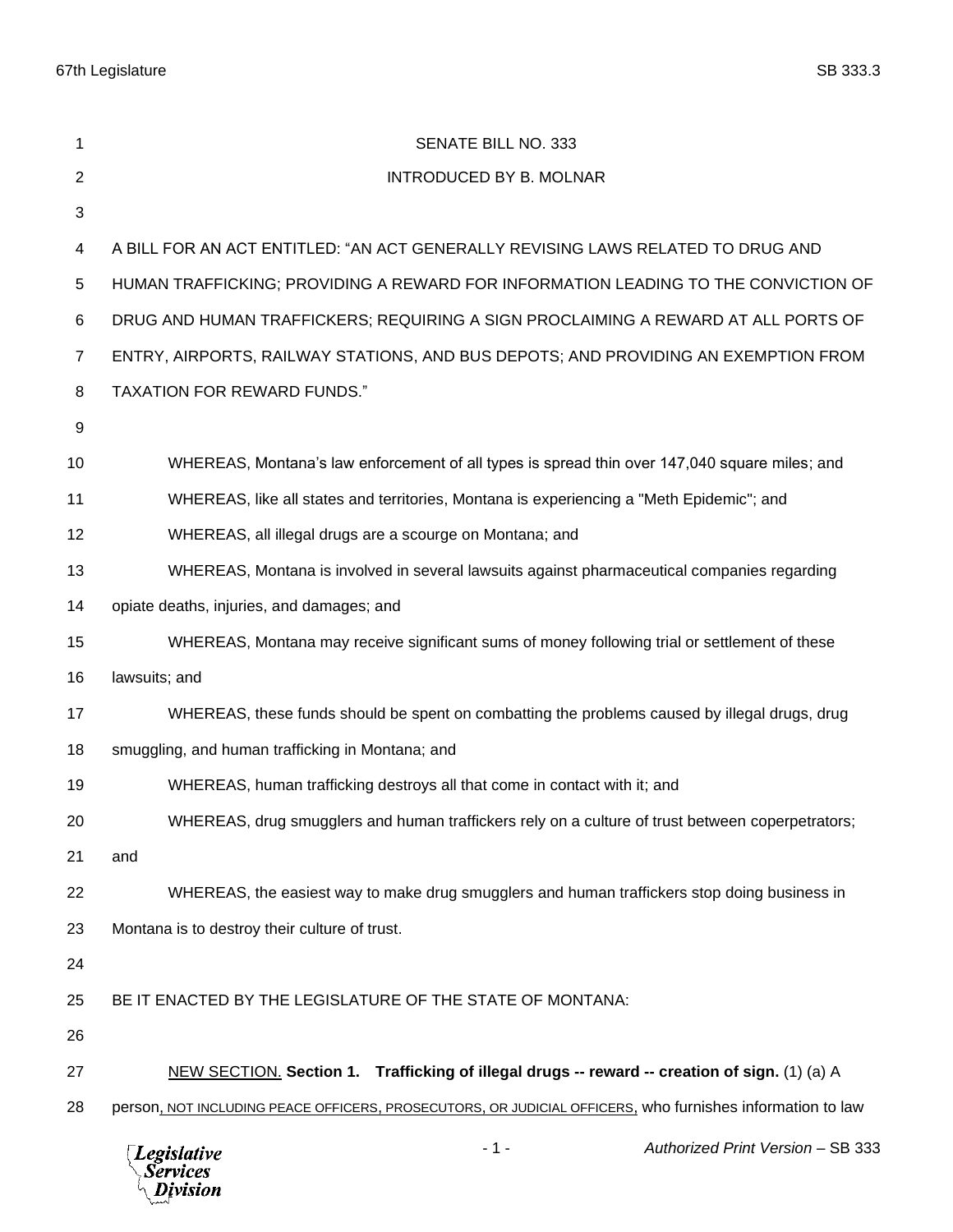## 67th Legislature SB 333.3

| 1  | enforcement officers leading to the conviction for any of the following must be paid a reward of \$50,000 FROM  |
|----|-----------------------------------------------------------------------------------------------------------------|
| 2  | <b>THE ACCOUNT IN 30-14-143:</b>                                                                                |
| 3  | any offense under Title 45, chapter 9, part 1;<br>(i)                                                           |
| 4  | (ii) any felony related to the illegal trafficking or distribution of any Schedule I drugs under 50-32-222,     |
| 5  | except marijuana, or any Schedule II drugs under 50-32-224 WITH A STREET VALUE OF AT LEAST \$10,000 AS          |
| 6  | DETERMINED BY THE PROSECUTOR; OF                                                                                |
| 7  | (iii) any felony related to human trafficking as defined in 45-5-701.                                           |
| 8  | The department of justice-TRANSPORTATION shall pay the reward provided for in subsection (1)(a).<br>(b)         |
| 9  | (C)<br>THE DEPARTMENT OF JUSTICE SHALL DEVELOP A SECURE SYSTEM FOR RECEIVING AND VERIFYING TIPS TO              |
| 10 | LAW ENFORCEMENT.                                                                                                |
| 11 | The department of justice shall create a sign proclaiming the \$50,000 reward as provided in<br>(2)             |
| 12 | subsection (1):                                                                                                 |
| 13 | measuring at least 4 feet by 8 feet that must be posted-THAT IS THE SAME STANDARD SIZE AS THE<br>(a)            |
| 14 | "WELCOME TO MONTANA" SIGNS POSTED at all ports of entry into the state; and                                     |
| 15 | in a size-appropriate manner, with permission in airports as defined in 67-1-101, railway stations<br>(b)       |
| 16 | or terminals, and bus stations or terminals.                                                                    |
| 17 | The reward is exempt from garnishment, restitution, attorney fees, and state taxation.<br>(3)                   |
| 18 | The identity of an informant is not required if:<br>(4)                                                         |
| 19 | disclosure would result in substantial risk to the informant or to the informant's family; or<br>(a)            |
| 20 | maintaining informant confidentiality prevents a successful prosecution and the informant may not<br>(b)        |
| 21 | receive a reward.                                                                                               |
| 22 | If more than one family member or partner as defined in 45-5-206(2) gives information leading to a<br>(5)       |
| 23 | conviction only one reward may be given.                                                                        |
| 24 | Except as provided in subsection (5), if more than one person gives information leading to a<br>(6)             |
| 25 | conviction and the total reward for one conviction exceeds \$100,000, the prosecutor shall decide how to divide |
| 26 | the reward on an equitable basis.                                                                               |
| 27 |                                                                                                                 |
| 28 | NEW SECTION. Section 2. Reward proceeds for information leading to conviction for drug and                      |